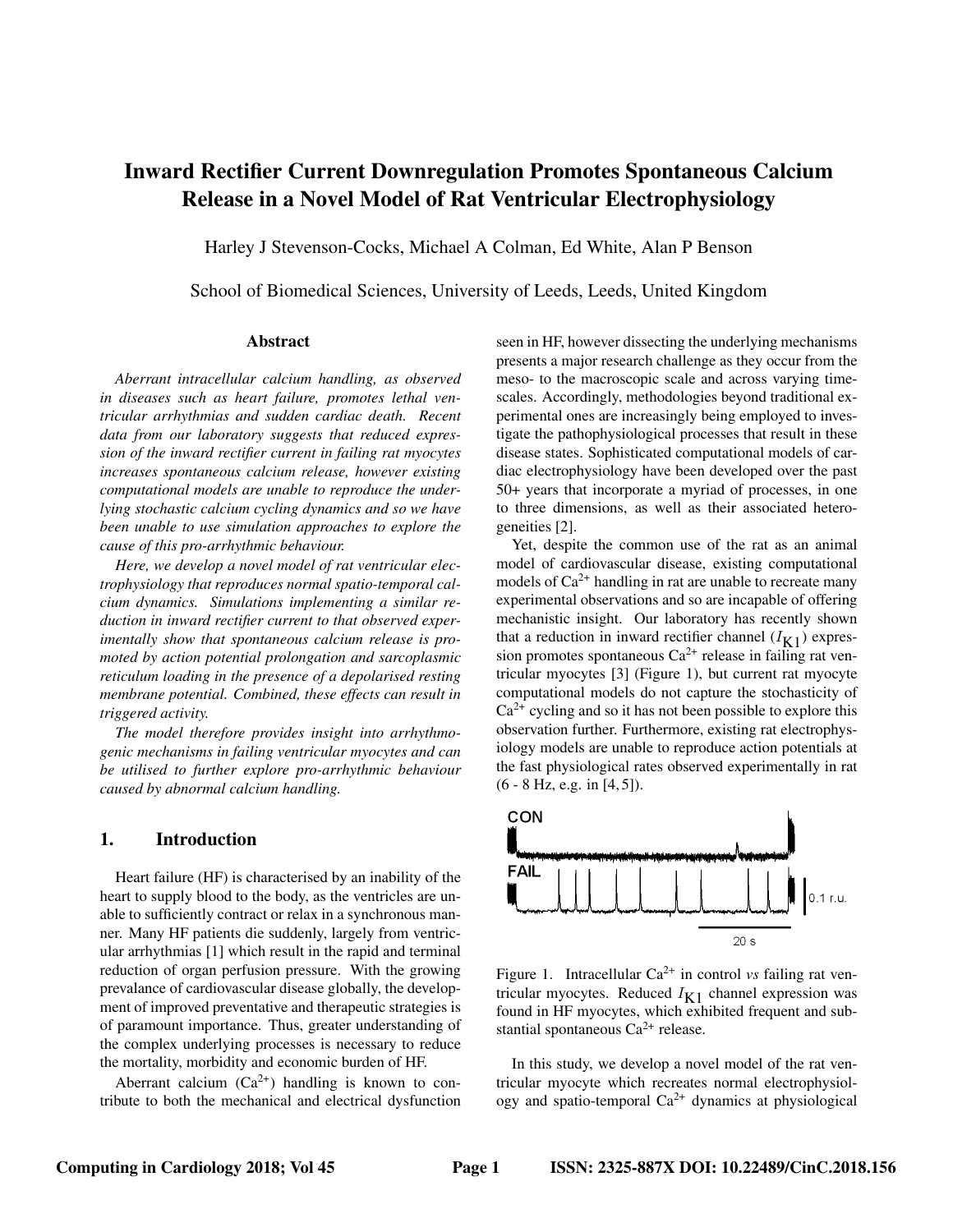

Figure 2. Structure of the spatio-temporal  $Ca^{2+}$  handling model. The model accounts for a variable number of calcium release units (CRUs, typically 20,000) each containing multiple compartments (DS, dyadic cleft space into which  $Ca^{2+}$ -induced  $Ca^{2+}$  release occurs; SS, sub-space; CYTO, bulk cytosolic space; JSR, junctional sarcoplasmic reticulum which interacts with the DS; NSR, network SR). Diffusion occurs between the SS, CYTO and NSR spaces of neighbouring compartments but is restricted within each compartment for the JSR and DS. The membrane currents  $I_{\text{Cal}}$  and  $I_{\text{NaCa}}$  are present on the t-tubule (TT) membrane, and the fluxes  $J_{up}$  and  $J_{rel}$  control Ca<sup>2+</sup> uptake and release, respectively, from the SR.

heart rates for the rat. We use this newly-developed model to investigate the effects of  $I_{K1}$  downregulation on proarrhythmic  $Ca^{2+}$  handling behaviour in a simulation study.

# 2. Methods

A novel computational model was constructed by combining a recent model of rat ventricular electrophysiology [6] with a model of stochastic spatio-temporal  $Ca^{2+}$  cycling developed in our laboratory [7] (Figure 2), which was then parameterised and validated against experimental data collected at various pacing frequencies. This model served as a control, from which a HF variant was generated by reducing the  $I_{K1}$  current conductance parameter,  $g_{K1}$ , by 50%, in line with that observed experimentally in our laboratory (mRNA expression of KCNJ2/Kir2.1 reduced by 55% in fail *vs* control myocytes, *p*=0.01, two-way ANOVA; n=12 [3]). Models were paced to steady-state at a frequency of 8 Hz, followed by a quiescent period during which spontaneous activity could be observed. Changes in electrophysiological or  $Ca^{2+}$  handling behaviour were recorded. Models were coded in C/C++ and ran using the University of Leeds ARC3 High Performance Computing facilities.

# 3. Results

#### 3.1. Model Validation

The developed cell model reproduces whole cell electrophysiology dynamics during control pacing at various cycle lengths and is stable over long simulation durations once steady-state is achieved. Action potential durations (APD, taken as the time to 90% repolarisation) at 1, 6 and 8 Hz were 42.49, 52.29 and 55.83 ms (Figure 3), and these values fell within expected experimental ranges. Representative simulated and experimental values for action potential and  $Ca^{2+}$  handling characteristics at 1 Hz are shown in Table 1.

Table 1. Simulated and experimental action potential and  $Ca<sup>2+</sup>$  handling characteristics at 1 Hz.

| Parameter                      | Simulated | Experimental           |
|--------------------------------|-----------|------------------------|
| $APD90$ (ms)                   | 42.49     | $46.3 \pm 8$ [8]       |
| Resting potential (mV)         | $-78.75$  | $-76\pm2$ [8]          |
| $AP$ amplitude $(mV)$          | 114.48    | $108\pm7$ [9]          |
| Systolic Ca <sup>2+</sup> (uM) | 0.29      | $0.286 \pm 0.016$ [10] |
| $Ca2+$ transient duration (ms) | 495       | 486 [11]               |
|                                |           |                        |



Figure 3. Simulated action potentials. The model reproduced action potential characteristics as observed experimentally at 1, 6 and 8 Hz. Average of 10 simulations shown per pacing frequency.

 $\equiv$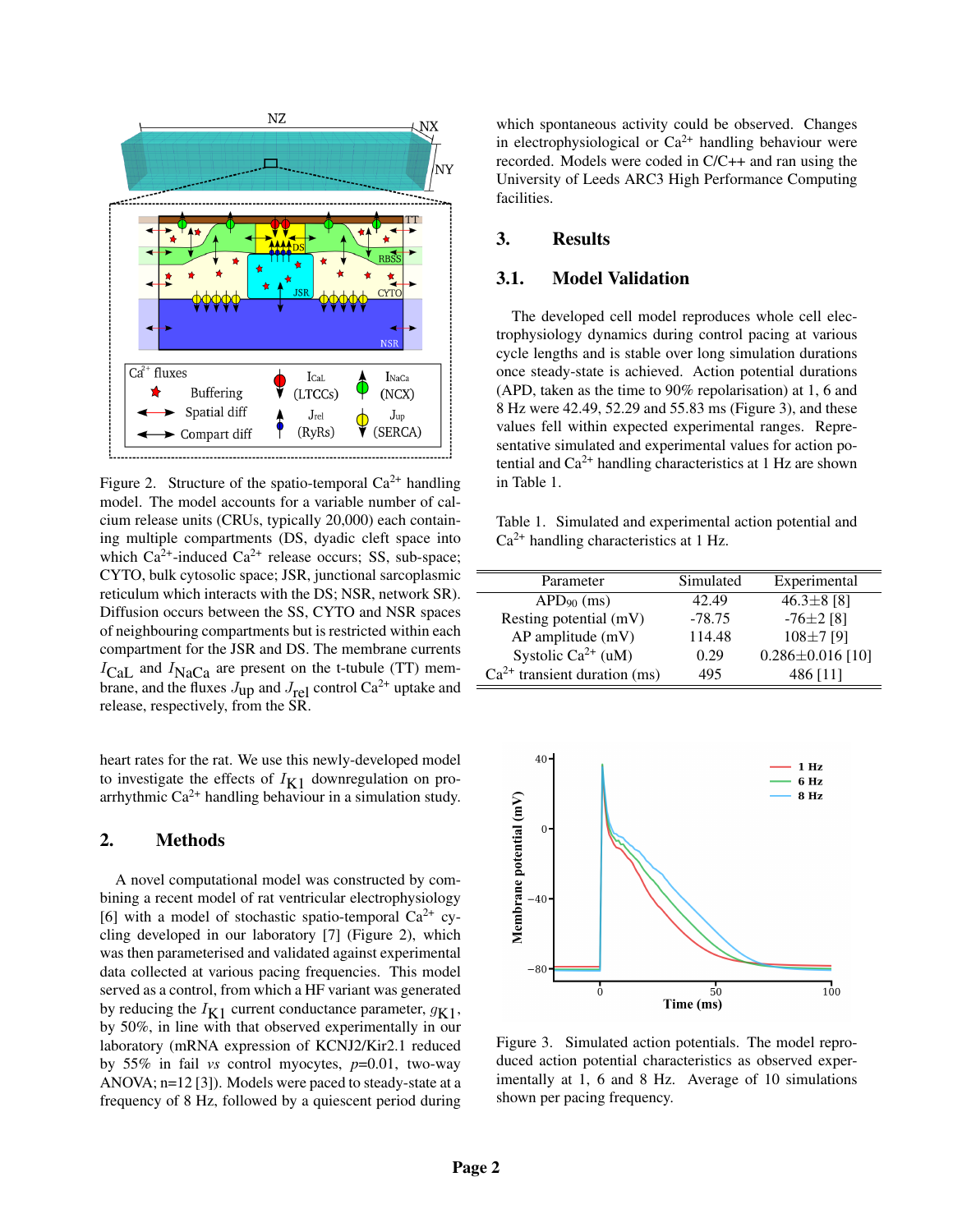

Figure 4. Effects of  $I_{K1}$  downregulation on spontaneous activity. Left: Control simulations. No spontaneous activity occurs after steady-state pacing and so there is no diastolic depolarisation or erroneous  $I_{\text{NaCa}}$  activation. Right: Fail simulations. A large spontaneous Ca<sup>2+</sup> release is seen, leading to inward  $I_{\text{NaCa}}$  and triggered activity at 400 ms. Resting membrane potential is also depolarised.



Figure 5.  $Ca^{2+}$  waves across the CRUs at t = 500 ms. Left: Control. No spontaneous  $Ca^{2+}$  wave is observed. Right: Fail. Spontaneous Ca<sup>2+</sup> release from CRUs manifests as a propagating Ca<sup>2+</sup> wave, resulting in triggered activity.

# 3.2. Inward rectifier current downregulation promotes spontaneous  $Ca^{2+}$  release

Implementing a 50% reduction in  $g_{K1}$ , the  $I_{K1}$  conductance parameter, resulted in a 57% prolongation of steadystate APD *vs* control, from 58.1 to 91.4 ms. In addition, resting membrane potential in HF simulations was depolarised by 3.3 mV, from -78.8 to -75.5 mV.

Spontaneous activity is illustrated in Figure 4. In control simulations (left), there is no spontaneous  $Ca^{2+}$  release during the quiescent period after steady-state pacing (top), which is reflected by no erroneous activation of the sodium-calcium exchanger  $(I_{\text{NaCa}})$ , middle) and no subsequent impact on membrane potential  $(V<sub>m</sub>)$ , bottom). Conversely, in HF simulations, a large spontaneous  $Ca^{2+}$  release (peak  $[Ca^{2+}]_i = 0.498$  uM) activates forward-mode